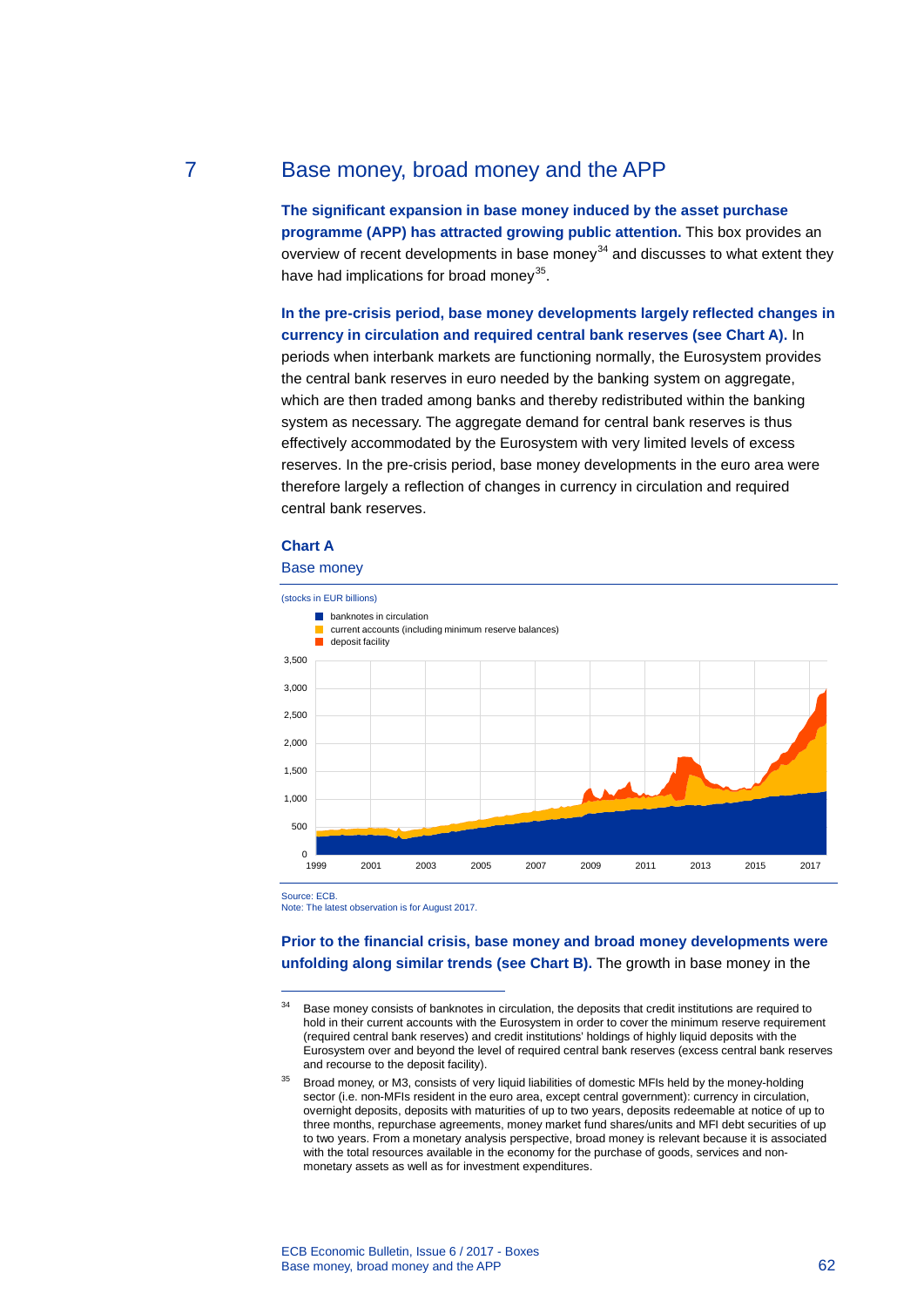euro area mirrored that of broad money, since the injection of central bank reserves in that period was demand-driven, i.e. determined by currency in circulation and the evolution of banks' reserve requirements, which in turn depended on the evolution of banks' short-term liabilities (deposits and debt securities with a residual maturity of up to two years). As a result, the money multiplier (the ratio of broad money to base money) was rather stable.

### **Chart B**

#### Base money and the money multiplier



Source: ECB.

Notes: The money multiplier is the ratio of broad money to base money. The latest observation is for July 2017.

## **Since the financial crisis, base money has been increasingly driven by**

**Eurosystem monetary policy operations.** In line with the responses of all major central banks to the financial crisis, the volume of monetary policy operations undertaken by the Eurosystem increased substantially from 2007 onwards and in particular after September 2008. In a situation of malfunctioning money markets and liquidity stress on banks' balance sheets, the Eurosystem supplied central bank reserves to each counterparty elastically at a level well above the banking system aggregate demand, through fixed rate tenders with full allotment. Moreover, in 2009 the first programme of outright purchases of covered bonds (CBPP1) was launched. The resulting increase in excess central bank liquidity was mirrored by a significant expansion of base money (see Chart A). The volume of monetary policy operations increased again sharply in the second half of 2011, mainly as a consequence of the two longer-term refinancing operations (VLTROs) with a three-year maturity conducted in December 2011 and February 2012, and, to a lesser extent, outright purchases of securities under the CBPP2. As a result of these operations, excess reserves and, therefore, base money displayed a further sizeable increase.

**Since the introduction of non-standard measures, broad money has stopped closely mirroring developments in base money.** Since 2008, the trends in base money and broad money have decoupled, as the expansion in base money due to non-standard measures has not supported a similar uptrend in monetary holdings outside the banking sector. In the context of considerable financial fragmentation, economic uncertainty and weak credit demand, it was not surprising that the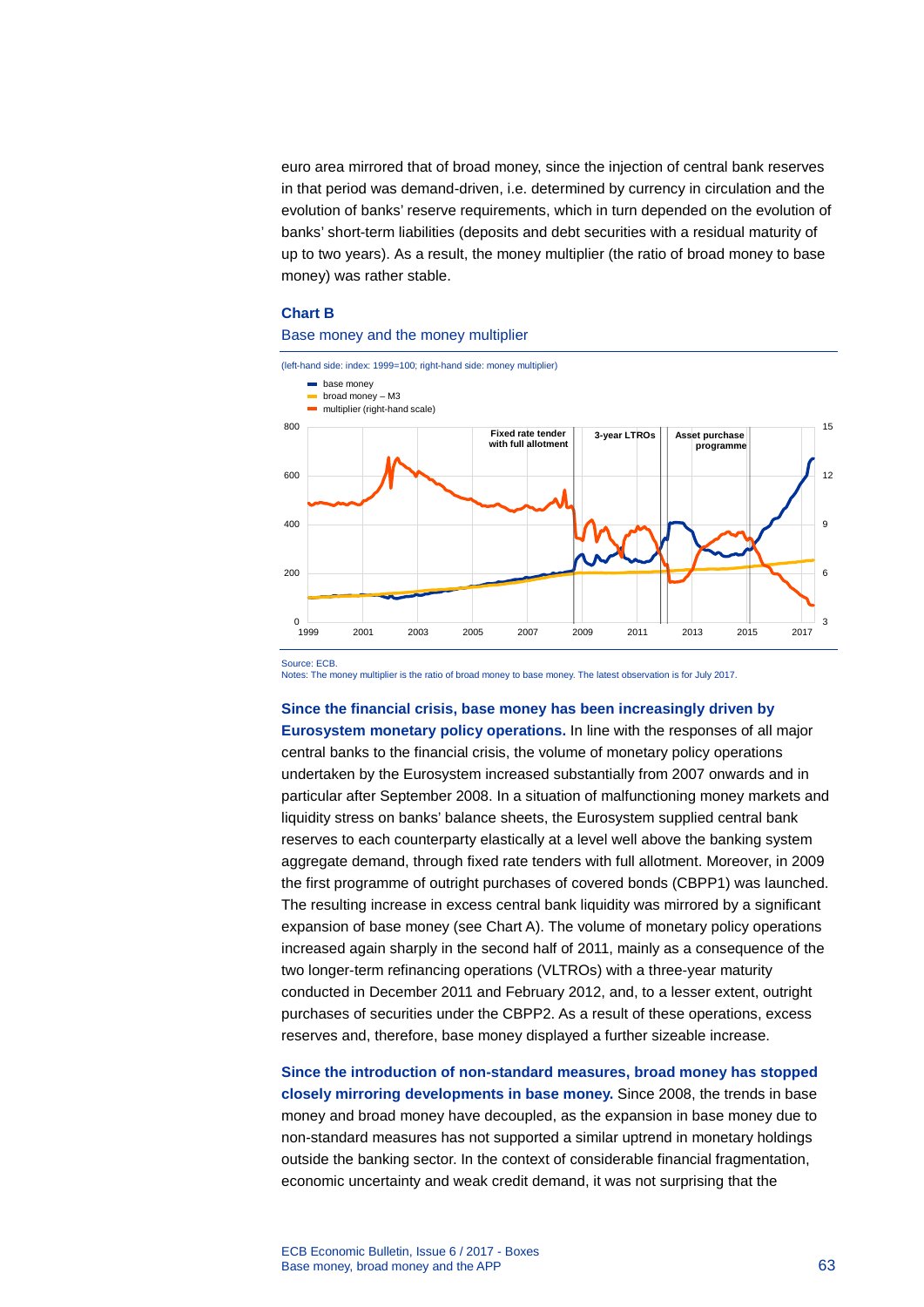increase in banks' holdings of central bank reserves, often as liquidity insurance, did not result mechanically in an increase in the supply of credit to the non-financial private sector, and hence in broad money, the levels of which remained subdued. $36$ At the same time, the expansion in base money was instrumental in avoiding fire sales and a curtailment of credit with potentially severe consequences for the real economy. Given this weak link between base money and broad money, the money multiplier was on a declining path from the onset of the financial crisis until the end of 2012.

**In 2013 banks' preference for central bank liquidity waned and base money returned to the levels implied by the pre-crisis trend.** Receding financial fragmentation and improved funding conditions in euro area financial markets from mid-2012 reduced the incentive for banks to keep high levels of liquidity. Thus, banks in 2013 used the option offered by the ECB of a voluntary early repayment of the VLTROs, leading to a return of base money closer to the levels implied by the extrapolation of the pre-crisis trend. The decline in base money combined with nondecreasing broad money, which was supported by some recovery in monetary assets, implied an increase in the money multiplier.

**The expanded APP marked the start of a new phase of supply-side-induced increases in the volume of base money.** The announcement of the APP represented a change in regime that was in clear contrast to the previous practice consisting of banks expressing their demand for central bank liquidity, which was accommodated in an elastic way. Under the APP, the Eurosystem supplies central bank reserves when purchasing assets. Since banks are typically the only entities, apart from central government, that hold deposit accounts with the central bank, purchases are always settled through them, regardless of who the ultimate seller is. Therefore, purchases conducted under the APP resulted in a mechanic, direct increase in base money.

**The APP has been an important driving force behind the robust developments in broad money recorded since 2015, with indirect effects playing a major role.**[37](#page-2-1) Non-residents and banks have so far been the main sellers of government bonds under the public sector purchase programme (the largest purchase programme under the APP), while sales by the domestic money-holding sector have

<span id="page-2-0"></span>-

Ultimately, overall broad money balances in the economy are determined by many other factors, including economic activity and bank lending, banks' preference to fund themselves via retail deposits or via debt securities issuance, and the percentage of securities actually sold by resident banks or the non-resident sector. In addition, the growth of bank credit depends on a set of factors that determine credit demand and on other factors linked to the supply of credit. The demand factors include accumulated debt, borrowing costs and income prospects. Factors relating to the credit supply are the risk-adjusted return on lending, the bank's capital position, its attitude towards risk, the cost of funding and the liquidity risk.

<span id="page-2-1"></span> $37$  The recent expansion of broad money has also benefited from the ECB's other non-standard monetary policy measures, such as negative interest rates, which contributed to reducing the opportunity costs of holding monetary instruments to historically low levels, and the targeted longer-term refinancing operations (TLTROs), which represented a valid alternative to long-term market-based funding. The TLTROs have also contributed to the recent developments in broad money by providing an incentive for expanding lending to firms and households.